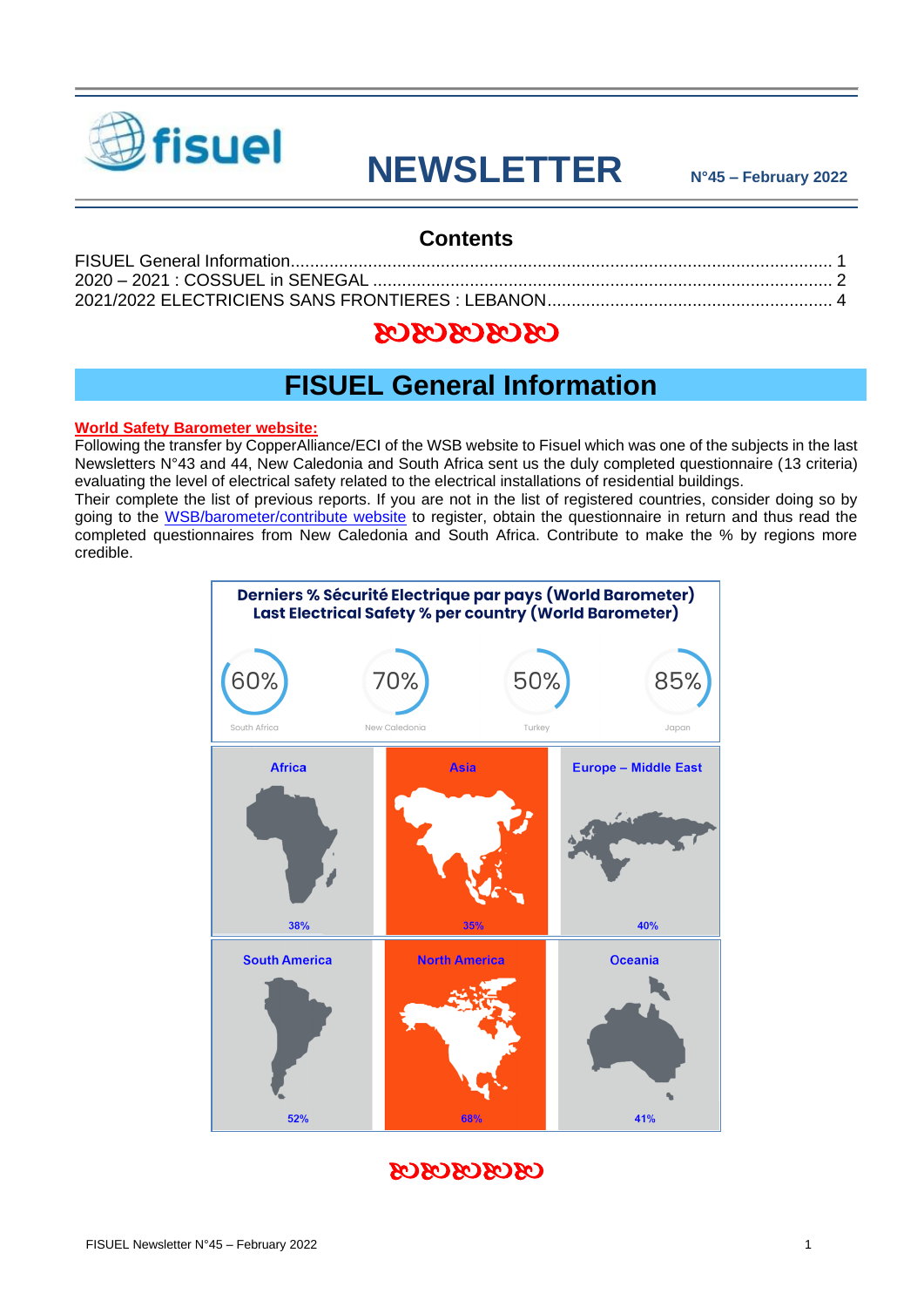# **2020 – 2021 : COSSUEL in SENEGAL**

<span id="page-1-0"></span>



Presentation by Mr Mamadou Lamine DIA, Managing Director of COSSUEL and Director of FISUEL

**The COSSUEL (Senegalese Committee for the Safety of Electricity Users)** is an Association whose purpose is to develop and implement all studies or actions tending to the observation of established rules, in terms of design and execution of interior electrical installations, with a view to ensuring the safety of persons and the preservation of property.

In 1996, the Cossuel association was created to strengthen the ssafety system for indoor electrical installations. The State of Senegal, by decree N ° 1333 dated June 08, 2017 made it compulsory to check the conformity of interior electrical installations before powering up, supplemented by the application decree N ° 022609 of August 22, 2019.

These devices reflect the strong will of the authorities to put an end to accidents of electrical origin.

COSSUEL has been approved by the Ministry of Petroleum and Energy as the body responsible for issuing the visa for certificates of conformity for interior electrical installations according to the standards in force.

#### **COMPOSITION OF COSSUEL**

The Association is composed exclusively of active and partner members :

- As active members, of representative national organizations such as:
	- ➢ National professional organizations of electrician installers
	- ➢ Building and public works federation of the CNES
	- ➢ Building and Public Works Federation of the CNP
	- ➢ National Union of Chambers of Trades
	- ➢ National authorities representing electricity users
	- ➢ Electrical Energy Distributor: SENELEC
- As partner members :
	- Senegalese Association for Standardization (ASN)
	- ➢ Department of Civil Protection
	- ➢ Department of Energy
	- ➢ Department of Handicrafts
	- ➢ Department of Town Planning and Architecture
	- ➢ Department of Construction and Housing
	- ➢ The Agency of Public Interest Works Execution AGETIP
	- ➢ Senegalese Federation of Insurance
	- ➢ CONSUEL (France) in a similar and foreign authority
	- ➢ Verification and control authorities

#### **LEGAL STATUS**

Cossuel is a non-profit association governed by law 68-08 of March 26, 1968 on the Code of Civil and Commercial obligations and registered under receipt N°. 109831 of February 25, 1999.

#### **MAIN ACTIVITIES**

In practice, COSSUEL's activities take the following forms :

- Sale of electrical installation compliance certificate form
- Compliance check of low voltage electrical installations
- Visa of certificate of conformity of the electrical installation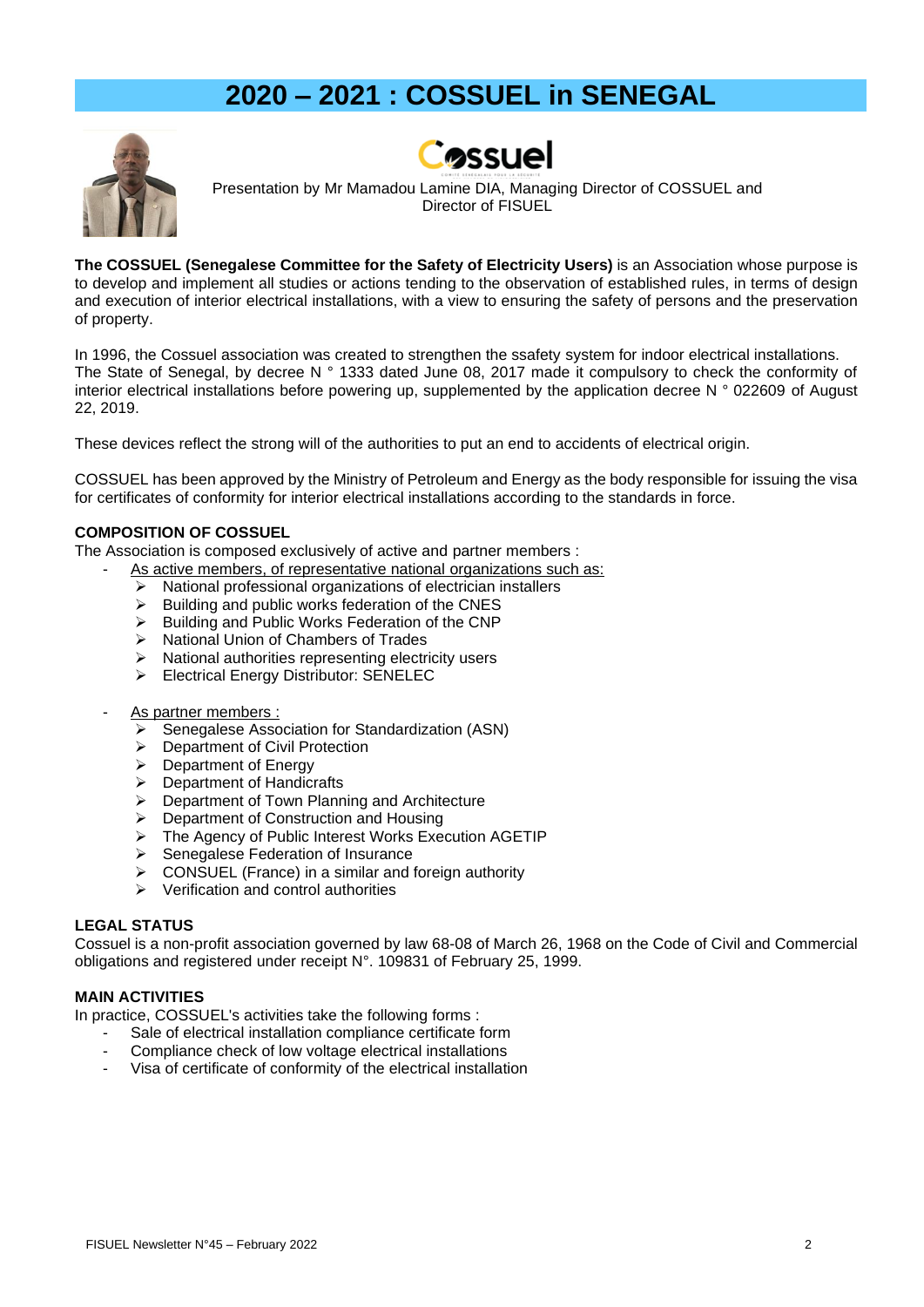#### **MISSION of COSSUEL**

COSSUEL has 3 functions, namely

- Function of compliance control with standards and regulations in force
- Function of study for all types of interior electrical installations
- Function of harmonization of the various types of installations for the respect of safety standards.

COSSUEL participates to

- Promoting and strengthening quality in the work of electricians in charge of interior electrical installations,
- Professional promotion of the function of electricians through the advice and recommendations provided after each inspection,
- A better awareness of electricians who, in this way, better appreciate their training and organizational needs,
- Strengthening the safety of people and property through its action,
- Installing user comfort.

For any other information, log on to <https://cossuel.sn/>



### 0303030303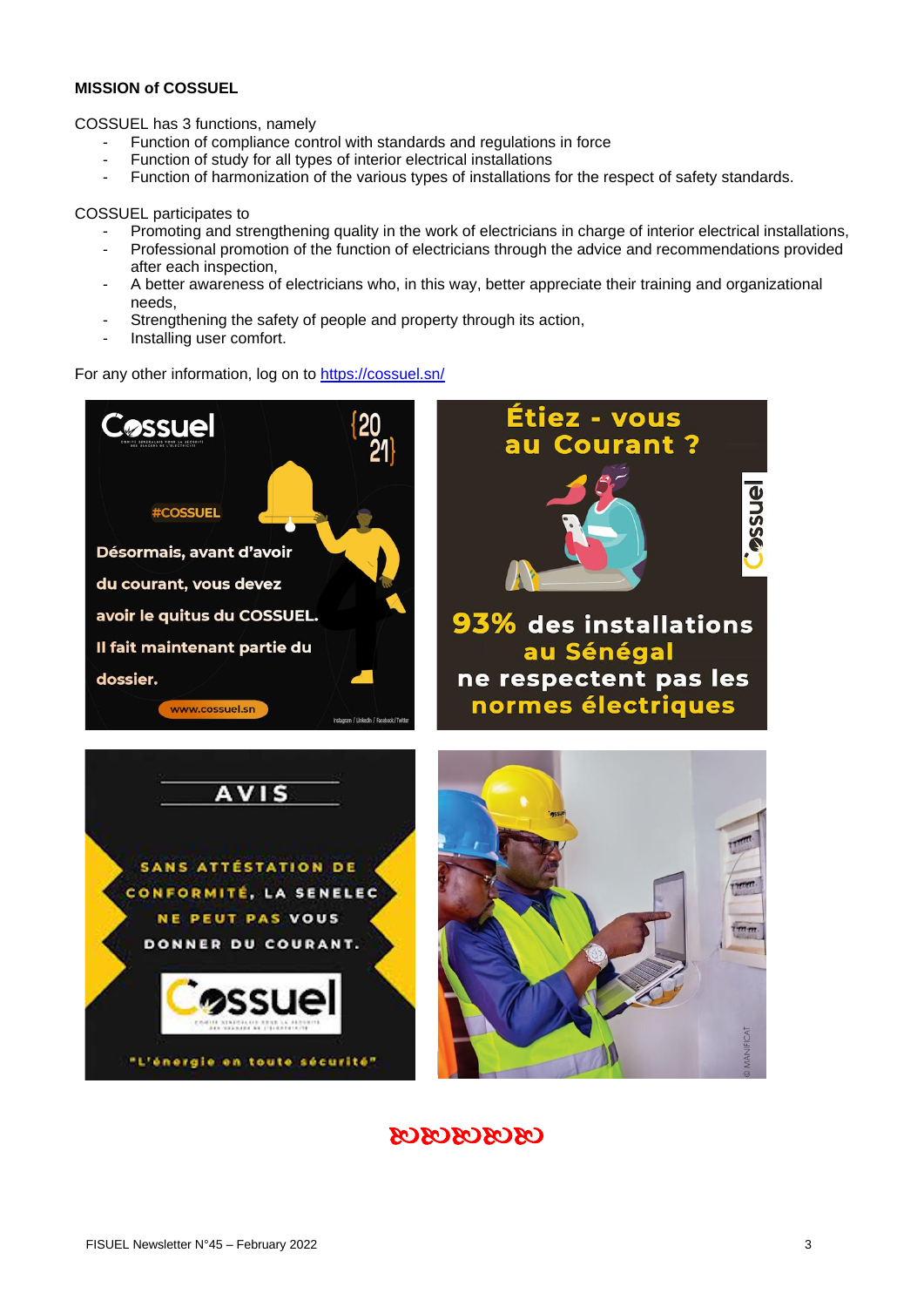# <span id="page-3-0"></span>**2021/2022 ELECTRICIENS SANS FRONTIERES : LEBANON**



Electriciens sans frontières has been able to diversify its partnerships with various companies and professional organisations, in particular those wishing to make sustainable development and international solidarity a strong focus of their social responsibility policy.

FISUEL is one of them and is proud to support Electriciens sans frontières.

« *We are proud to have the French electrical equipment industry on our side. This partnership is proof, if need be, of the support and confidence of the electrical industry in our mission and our actions. This support involves the provision of quality equipment. This represents a guarantee of sustainability, a strong axis that we have been defending for a long time now in our projects. In addition, the use of this material gives the sector good visibility internationally. »*

*Hervé Gouyet, President of Electriciens Sans Frontières*

#### **Strengthening the resilience of schools in Lebanon in the face of economic and climate challenges**

Without access to electricity, it is difficult to get treatment, to access quality water, to study, to create economic activities, to secure the streets... To meet the energy needs of the populations while fighting against the climate change, the use of renewable energies is essential. Yet, with around 50% of global greenhouse gas emissions, energy is the biggest contributing factor to climate change<sup>1</sup>.

Following the explosion that occurred in August 2020 in the port of Beirut, Electriciens sans frontières intervened post-emergency to meet the electricity needs of the population. During its mission, the NGO was asked by several actors involved in Lebanon to provide an inexpensive and renewable electrification solution to schools affected by the explosion and weakened by the energy and financial crisis which threatens their ability to carry out their educational mission.

Response from Electriciens sans frontières: The set-up of photovoltaic installations on the roofs of 6 schools and training centers makes it possible to meet economic challenges by **reducing the costs linked to electricity needs** as well as environmental challenges by **limiting the use to generators**. This project saves approximately 25,000 liters of fuel per year. Finally, around 15,000 students will benefit from the project for a minimum of 10 years, in addition to school staff.

The installations are now effective and in operation within the first school while work is underway in the second school identified in this project. All the structures will be electrified and functional by the end of 2022.

**About Electriciens sans frontières:** an international solidarity NGO fights against inequalities in access to electricity and water to promote the economic and human development of populations around the world. <https://electriciens-sans-frontieres.org/>

*Credits for the 3 photos below: Electriciens sans frontières and Mr Florient Zwein*

FISUEL Newsletter N°45 – February 2022 4 1<https://www.statistiques.developpement-durable.gouv.fr/edition-numerique/chiffres-cles-du-climat/7-repartition-sectorielle-des-emissions-de>